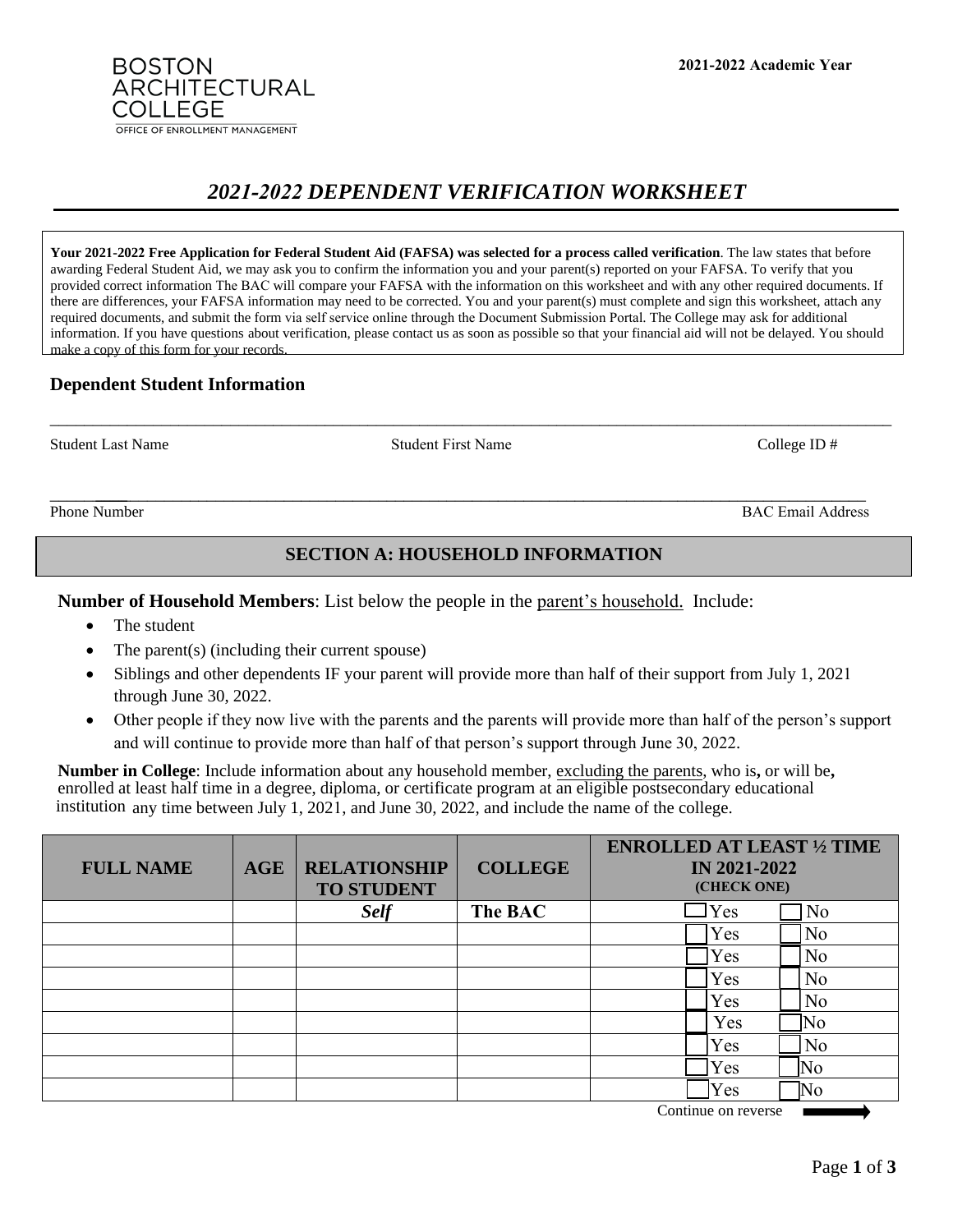

**College ID #** \_\_\_\_\_\_\_\_\_\_\_\_\_

## **SECTION B: INCOME INFORMATION**

**STUDENT:** *Please check only the one box that applies and submit the required documents:* Please refer to acceptable documentation for 2019 Tax Information included with this form.

- $\Box$  I/we filed a 2019 IRS Income Tax Return and used the IRS Data Retrieval tool in FAFSA on the web to Transfer 2019 IRS income tax return into my FAFSA.
- I/we filed a 2019 IRS Income Tax Return but have not yet used the IRS DRT in FAFSA on the web. I/we will use the tool to Transfer 2019 IRS income tax return into my FAFSA.
- $\Box$  I/we filed a 2019 IRS Income Tax Return but unable or choose not to use the IRS DRT in FAFSA on the web. I/we will provide the school with a copy of my/our 2019 Federal IRS Tax Transcripts or *signed copy* of my/ our 2019- 1040 Form along with all schedules.
- $\Box$  I/we worked but not required to file a 2019 Federal Income Tax Return and have listed below the names of all employers, the amount earned from each employer in 2019, and whether an IRS W-2 form or equivalent document is provided. I/we have attached my/our 2019 W2(s).

#### *This section is to be completed only by non-tax filers*

| <b>Employer's Name</b>                         | Copy of <b>IRS W-2</b> or an<br><b>Equivalent Document</b><br>Provided?<br><b>YES</b> or NO | Annual<br><b>Amount Earned</b><br>in 2019 |
|------------------------------------------------|---------------------------------------------------------------------------------------------|-------------------------------------------|
|                                                |                                                                                             |                                           |
|                                                |                                                                                             |                                           |
|                                                |                                                                                             |                                           |
|                                                |                                                                                             |                                           |
| <b>Total Amount of Income Earned From Work</b> |                                                                                             |                                           |

I/we did not work and were not required to file a 2019 Federal Income Tax Return (no further information is required).